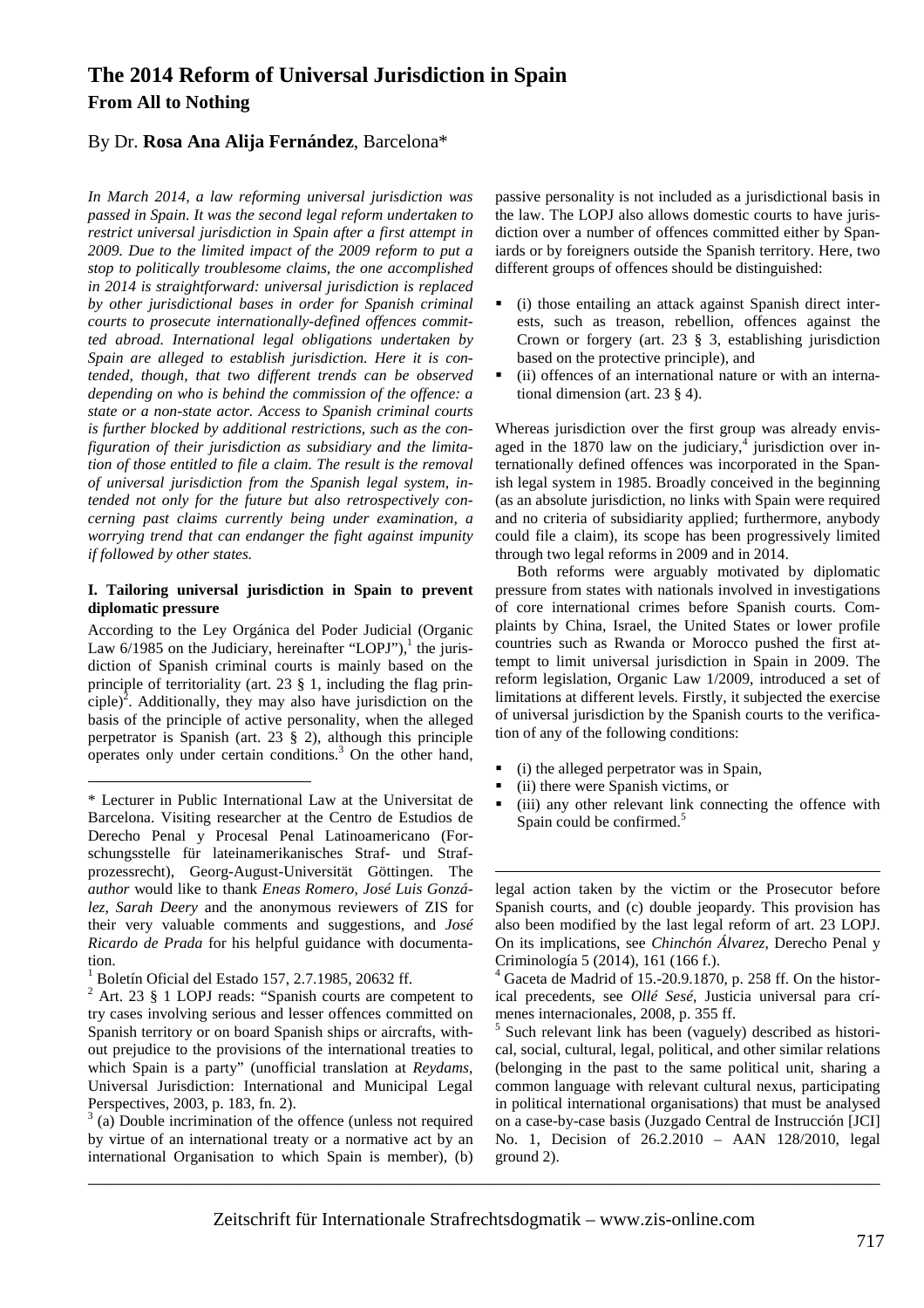Secondly, subsidiarity of the Spanish jurisdiction was brought in: a case would not be admitted if proceedings involving an investigation and an effective prosecution had been initiated in another competent country or before an international court. The law required the provisional dismissal of any proceedings before Spanish courts on the basis of universal jurisdiction upon a showing that proceedings on the same facts had been initiated before any other domestic or international court.

Technically rather imperfect,<sup>6</sup> Organic Law 1/2009 did not achieve the expected results. Although one of the most controversial cases was closed (i.e., the case for crimes against humanity in Tibet – Tibet  $2 -$ , as no link with Spain could be established<sup>7</sup>), many were kept open.<sup>8</sup> Among them, the case for genocide in Tibet – Tibet  $1 -$ , which was presumably the ultimate reason to undertake a new legal reform in 2014. The decision in November 2013 to issue international arrest warrants against several former Chinese officers (among whom former President Jiang Zemin and former Prime Minister Li Peng)<sup>9</sup> provoked new diplomatic tensions. Responding to the pressure exerted by China, the Spanish government managed to drive an express legal reform of art. 23 § 4 LOPJ. On 21.1.2014, a draft bill presented to Congress (Spanish lower chamber) by the parliamentary group of the ruling Popular Party was given leave to proceed. Less than two months later, on 13.3.2014, Organic Law 1/2014 (hereinafter LO  $1/2014$ ,<sup>10</sup> reforming universal jurisdiction, was passed by the Congress and the Senate. Together with it universal jurisdiction virtually disappeared from the Spanish legal system.

Although the diplomatic motivations lying beneath the reform are hard to hide, the preamble of LO 1/2014 tries to justify the reform under technical needs. Indeed, its declared purpose is "to clearly delimit – with full application of the principle of legality and strengthening legal security – the occasions where the Spanish jurisdiction can investigate and try offences committed outside the sovereign territory of  $Spain''<sup>11</sup> That is allegedly done by adapting the jurisdiction$ of Spanish criminal courts to international treaty provisions binding Spain, according to the Preamble of the law. The result is a stunningly detailed art. 23 § 4 LOPJ within which up to sixteen paragraphs specifically provide the conditions

for Spanish courts to retain jurisdiction over each particular offence.<sup>12</sup>

Notwithstanding the declared goal to adapt Spanish jurisdiction to treaty provisions, a careful analysis of the law shows that it does not really meet it in a consistent way. Two trends can be clearly identified. One concerns jurisdiction over core international crimes and serious human rights violations, usually committed through state structures or tolerated by the state. Concerning these offences, the approach to universal jurisdiction is extremely restrictive, to the extent of de facto ruling out any potential application of the principle, as it will be argued in Section II. The other trend, discussed in Section III, regards offences committed by individuals or organized criminal groups, which the law addresses in a more flexible fashion. On the other hand, a set of additional limitations to the jurisdiction of Spanish criminal courts over offences committed abroad is established. Although these limitations are generally forward-looking, some provisions in the law also intend to have an impact on already filed claims, as commented on in Section IV. Section V will provide some conclusions.

#### **II. Core international crimes and serious human rights violations: restricting universal jurisdiction to avoid diplomatic complaints**

Without a doubt, the most diplomatically controversial offences in art. 23 § 4 LOPJ are genocide, crimes against humanity, war crimes, torture and enforced disappearances. As far as they are normally committed through state structures or tolerated by the state, criminal liability usually targets public officers, including high-ranking members of the government and the army. To invoke universal jurisdiction in these cases is often said to be an intervention into the domestic jurisdic-

\_\_\_\_\_\_\_\_\_\_\_\_\_\_\_\_\_\_\_\_\_\_\_\_\_\_\_\_\_\_\_\_\_\_\_\_\_\_\_\_\_\_\_\_\_\_\_\_\_\_\_\_\_\_\_\_\_\_\_\_\_\_\_\_\_\_\_\_\_\_\_\_\_\_\_\_\_\_\_\_\_\_\_\_\_

 $\overline{a}$ 

<sup>6</sup> See the criticism expressed, among others, by *Pigrau Solé*, La jurisdicción universal y su aplicación en España: la persecución del genocidio, los crímenes de guerra y los crímenes contra la humanidad por los tribunales nacionales, 2009, p. 121 ff., and *Chinchón Álvarez*, Revista de Derecho de Extremadura 6 (2009), 13 (29 ff.).

<sup>7</sup> Juzgado Central de Instrucción (JCI) No. 1, Decision of 26.2.2010 – AAN 128/2010, legal ground 2 and decision.

<sup>&</sup>lt;sup>8</sup> In fact, new complaints were actually filed, such as the one against some members of the Israeli government and army for the attack against the Gaza Freedom Flotilla in 2010.

<sup>9</sup> See Audiencia Nacional (AN) (Sala de lo Penal), Decision of 18.11.2013 – AAN 270/13, sole legal ground and decision. <sup>10</sup> Boletín Oficial del Estado 63, 14.3.2014, 23026 ff.

<sup>11</sup> Preamble of LO 1/2014 (*author's* translation).

<sup>&</sup>lt;sup>12</sup> The offences expressly mentioned in art. 23  $\S$  4 LOPJ are: genocide, crimes against humanity, war crimes, torture, enforced disappearances, piracy, terrorism, illicit traffic in toxic drugs, narcotic drugs or psychotropic substances, trafficking in human beings, offences against foreign citizens' rights, and offences against the safety of maritime navigation committed in ocean space, terrorism, offences included in The Hague Convention for the Suppression of Unlawful Seizure of Aircraft, the Montreal Convention for the Suppression of Unlawful Acts against the Safety of Civil Aviation, and the Convention on the Physical Protection of Nuclear Material, illicit drug traffic, offences of constitution, financing or integration in a criminal group or organization, or the offences committed within them, as far as such group or organization acts with a view to the commission in Spain of a serious offence, offences against children's sexual freedom and indemnity, offences included in the Council of Europe Convention on preventing and combating violence against women and domestic violence, trafficking in human beings, corruption among private individuals or in international business transactions, and counterfeiting of medical products and similar crimes involving threats to public health.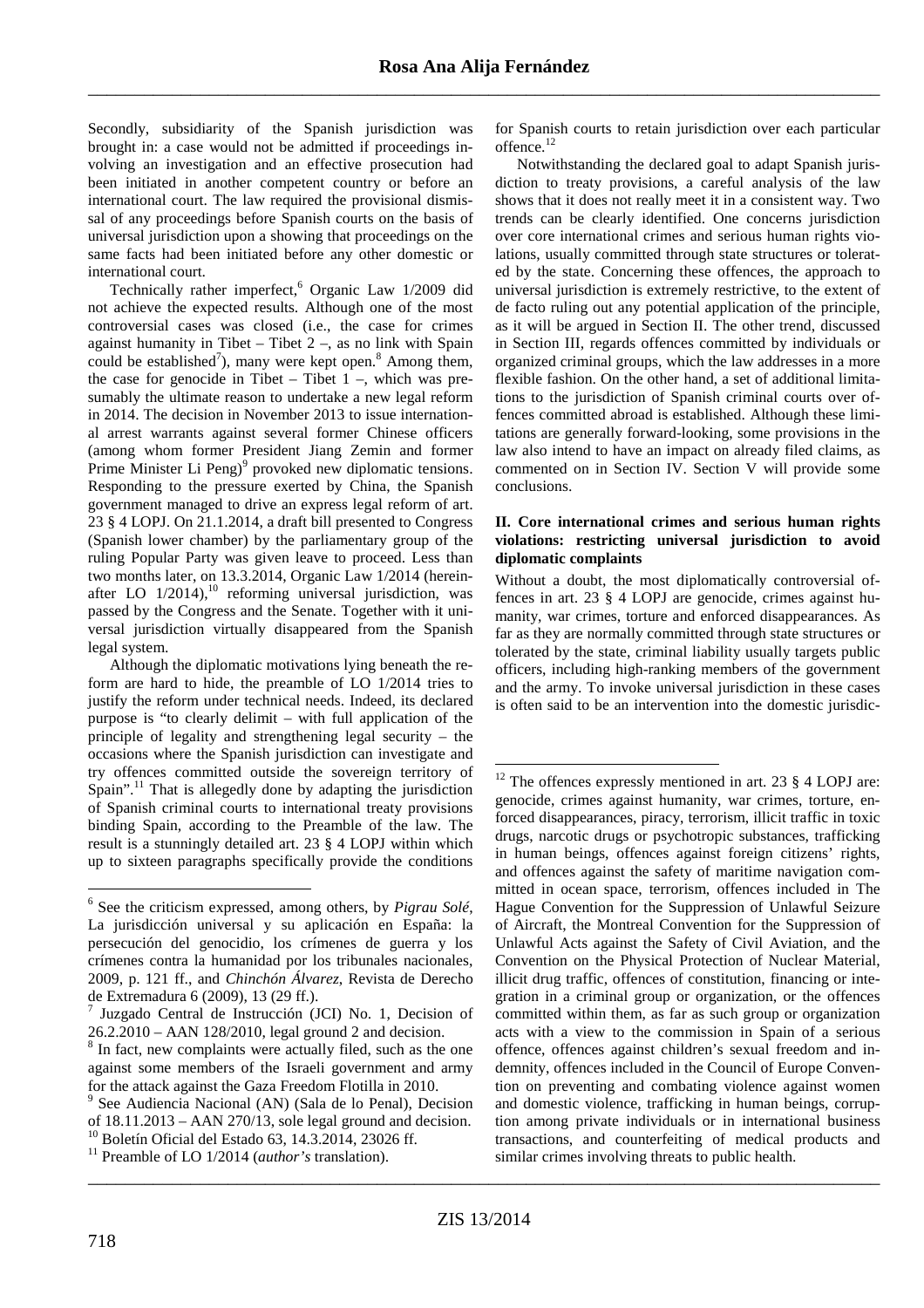tion of the state where the offences were committed. <sup>13</sup> However, given the great seriousness of the abovementioned practices, they should not go unpunished. To avoid impunity has become an issue beyond the state's borders and the international community has articulated a system of international criminal justice mainly grounded on the repression of core crimes by domestic courts, complemented by the work of the International Criminal Court. Consequently, enabling universal jurisdiction at the domestic level is of the utmost importance.

LO 1/2014 implicitly assumes that universal jurisdiction is an intervention in domestic matters when it states that "the extension of the Spanish jurisdiction beyond the Spanish territorial limits must be legitimated and justified by the existence of an international treaty that provides for or authorizes it".<sup>14</sup> However, universal jurisdiction, namely, criminal jurisdiction based solely on the nature of the crime, without regard to where the crime was committed, the nationality of the alleged or convicted perpetrator, the nationality of the victim, or any other connection to the state exercising such jurisdiction,  $15$  is not imposed by international treaties. Furthermore, while the Convention against Torture and Other Cruel, Inhuman or Degrading Treatment or Punishment (CAT) and the International Convention for the Protection of All Persons from Enforced Disappearance (CPED) do expressly allow for it,<sup>16</sup> there are no treaty provisions concerning universal jurisdiction over genocide, crimes against humanity and war crimes. The only exception would be the four Geneva Conventions (GC) of 1949 (arts. 49 GCI, 50 GCII, 129 GCIII and 146 GCIV respectively) – together with Additional Protocol I thereto (art. 85) –, mandating each Party "to search for persons alleged to have committed, or to have ordered to be committed" grave breaches of the Conventions,

 $\overline{a}$ 

and to "bring such persons, regardless of their nationality, before its own courts".<sup>17</sup>

What the Spanish reform legislation omits, though, is that international law also allows the prosecution and repression of core international crimes on the basis of customary law (which also expresses the international consensus on the issue). Actually, LO 1/2014 is inconsistent as far as it states that the regulation of universal jurisdiction must adjust to the commitments resulting from the ratification of the Statute of the International Criminal Court (ICC) as an essential instrument in the fight for a more just international order based on the protection of human rights. $18$  In fact, the preamble of the ICC Statute declares that "the most serious crimes of concern to the international community as a whole must not go unpunished and that their effective prosecution must be ensured by taking measures at the national level and by enhancing international cooperation". It further recalls that "it is the duty of every State to exercise its criminal jurisdiction over those responsible for international crimes", a duty that the ICC Statute itself does not impose and therefore could only be based on international customary law (which is disputable, though, as argued below). This is a duty, on the other hand, that Spain will arguably only partially fulfil from now on.

The law takes advantage of the facultative character of universal jurisdiction $19$  to reduce its applicability over genocide, crimes against humanity and war crimes to its minimum expression. According to art. 23 § 4 para. a), jurisdiction of Spanish courts will only be allowed in three circumstances: when the alleged perpetrator is a Spanish citizen, when the alleged perpetrator is a foreigner with habitual residence in Spain, or when the alleged perpetrator is a foreigner that happens to be in Spain and his/her extradition has been denied by the Spanish authorities. Furthermore, there will be no jurisdiction if there are Spanish victims. Considering that the first hypothesis is based on the principle of active personality

\_\_\_\_\_\_\_\_\_\_\_\_\_\_\_\_\_\_\_\_\_\_\_\_\_\_\_\_\_\_\_\_\_\_\_\_\_\_\_\_\_\_\_\_\_\_\_\_\_\_\_\_\_\_\_\_\_\_\_\_\_\_\_\_\_\_\_\_\_\_\_\_\_\_\_\_\_\_\_\_\_\_\_\_\_

<sup>13</sup> *Sammons*, Berkeley Journal of International Law 21 (2003), 111 (125). But cfr. *Henzelin*, Le principe d'universalité en droit penal international. Droit et obligation pour les Éstats de poursuivre et juger selon le principe de l'universalité, 2000, p. 162 ff.; *Inazumi*, Universal Jurisdiction in Modern International Law: Expansion of National Jurisdiction for Prosecuting Serious Crimes under International Law, 2005, p. 134 ff. and 198; *Kuwali*, The Responsibility to Protect: Implementation of Article 4(h) Intervention, 2011, p. 265 f. *Ryngaert* suggests the use of an interestbalancing test to determine when the exercise of universal jurisdiction becomes an intervention (*Ryngaert*, Jurisdiction in International Law, 2008, p. 144 f.).

<sup>14</sup> Preamble of LO 1/2014 (*author's* translation).

<sup>&</sup>lt;sup>15</sup> Princeton Principles on Universal Jurisdiction, principle 1.1. See also § 1 of the resolution adopted by the Institute of International Law on 26.8.2005 (Krakow Session) and UN doc. A/65/181, The Scope and Application of the Principle of Universal Jurisdiction, Report of the Secretary General Prepared on the Basis of Comments and Observations of Government, 29.7.2010, para. 12.

<sup>16</sup> Arts. 5 § 3 CAT and 9 § 3 CPED.

<sup>&</sup>lt;sup>17</sup> *Cassese*, International Criminal Law, 3<sup>rd</sup> ed. 2013, p. 286. However, these provisions go on saying that the Party "may also, if it prefers, and in accordance with the provisions of its own legislation, hand such persons over for trial to another High Contracting Party concerned, provided such High Contracting Party has made out a 'prima facie' case". It is discussed whether this provision must be interpreted as a reference to the aut judicare aut dedere principle – *Sánchez Legido*, Revista Electrónica de Estudios Internacionales 27  $(2014)$ , 1  $(32 f.)$  – or as an absolute mandate to prosecute, not subsidiary to extradition – *Henzelin* (fn. 13), p. 353; *Cassese* (fn. 17), p. 286; on this discussion, *Inazumi* (fn. 13), pp. 57 ff. The fact is that, according to *Pictet*, the formula used in these provisions "s'inspirait du principe aut dedere aut punire" (*Pictet*, Les Conventions de Genève du 12 août 1949, III. La Convention de Genève relative au traitement des prisonniers de guerre, 1958, p. 653).

<sup>&</sup>lt;sup>18</sup> Statute of the ICC, Preamble, para. 4.

<sup>&</sup>lt;sup>19</sup> On the facultative nature of the principle of universal jurisdiction, see *Sánchez Legido*, Jurisdicción universal penal y derecho internacional, 2004, p. 66 ff. and 253 ff.; *Inazumi* (fn. 13), p. 139 f.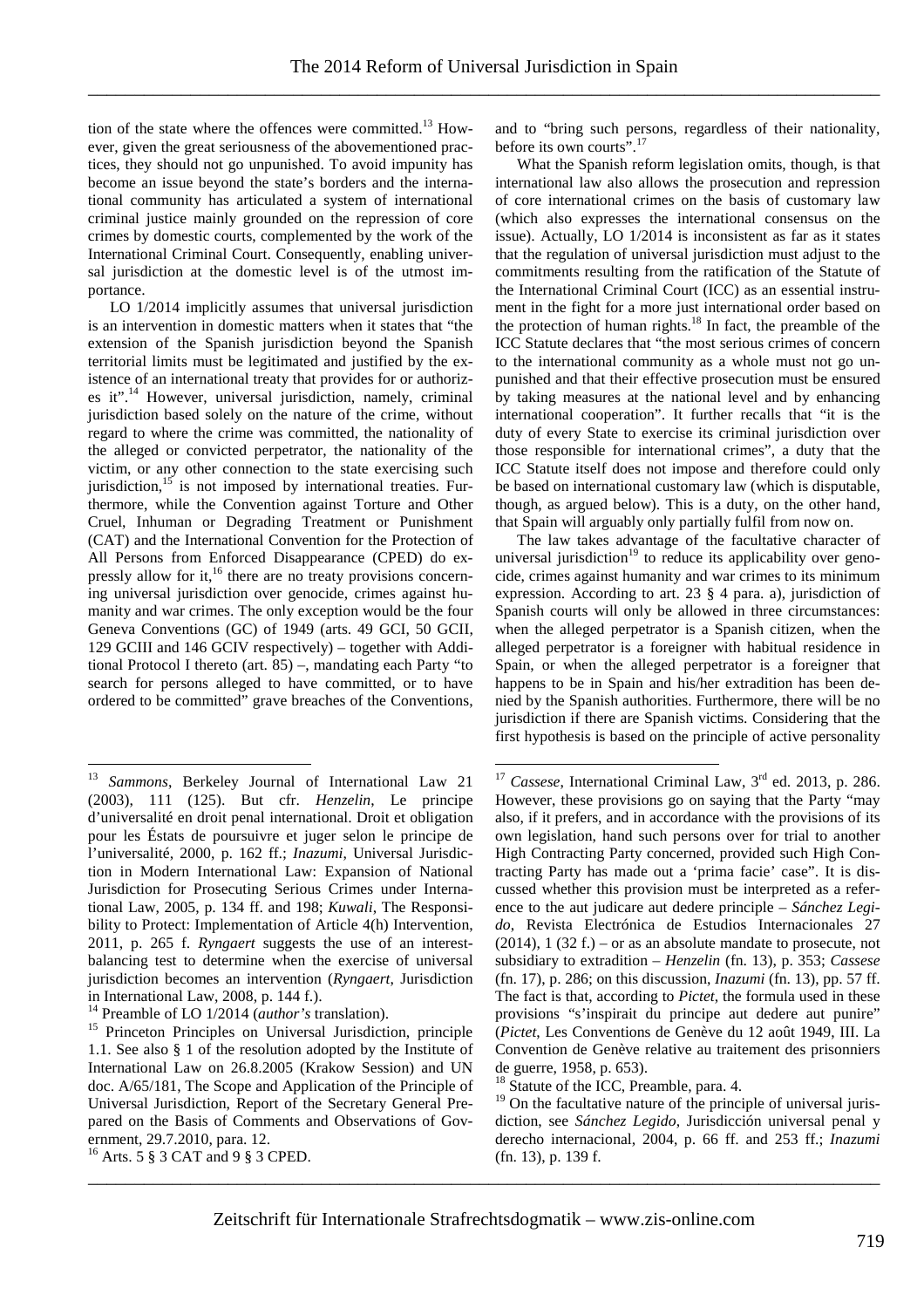and that the latter is an application of the principle aut judicare aut dedere, the only assumption to invoke universal jurisdiction in Spain regards foreigners with their habitual residence in Spain, what is actually an extended application of the principle of active personality.<sup>20</sup> Furthermore, the habitual residence is a rather mobile jurisdictional basis insofar as a simple change of residence would be enough to avoid criminal liability. $2^{1}$  On the other hand, the principle of passive nationality could also be affected by fraudulent changes of nationality before a claim is filed. In the absence of further legal specifications and given the purpose of the legal reform to limit universal jurisdiction, this principle might hypothetically be interpreted in a restrictive way to exclude jurisdiction when the person no longer has Spanish nationality at the time of prosecution. Such an approach, although highly undesirable, $^{22}$  is not completely outlandish when compared to the cautious way the law limits jurisdiction based on passive personality regarding other offences (e.g. torture or enforced disappearances), as it excludes any possible forum shopping by specifically requiring that the victim was a Spanish national at the time the offence was committed.

Regarding torture – art. 23  $\S$  4 para. b) – and enforced disappearances<sup>23</sup> – art. 23 § 4 para. c) –, although both the CAT and the CPED allow states to extend their jurisdiction on the basis of universal justice,  $24$  the Spanish reform legislation only establishes jurisdiction on the basis of both active and passive personality, although this second hypothesis is doubly limited: the victim must have been a Spanish national at the time the offence was committed and the alleged perpetrator must be in Spanish territory. Both treaties also impose jurisdiction on the basis of the aut iudicare aut dedere principle, $25$  a mandate covered in the Spanish law by the final clause in art. 23 § 4 para. p) LOPJ, which provides for the general application of such principle whenever it is compulsory according to an international treaty.<sup>26</sup> Worryingly enough, the combination of paras. c) and p) can lead to the

absurdity that an alleged perpetrator present in Spanish territory cannot be prosecuted if the victims were not Spanish at the time the offence was committed and Spain has not rejected his/her extradition to a third state, as *Sánchez Legido* has warned.<sup>27</sup>

Concerning such crimes, the exclusion of universal jurisdiction based on a strict compliance with treaty obligations is an approach that may have undesirable effects on the consolidation of a customary norm in this field if other states adopt it too. Indeed, the divergences and variations in current state practice make it difficult to affirm the existence of a general practice accepted as law, thus, an international custom regulating the scope and application of universal jurisdiction.<sup>28</sup> In this context, Spain would somehow position itself as a persistent objector to universal jurisdiction under customary law. However, the inclusion of crimes in LO 1/2014 over which jurisdiction is not conventionally set when committed abroad (together with the references to the ICC Statute) would imply the acknowledgement and acceptance that they must be prosecuted at the domestic level.

### **III. Offences usually committed by non-state actors: broadening the jurisdictional basis**

LO 1/2014 also includes detailed references to other international treaties regulating offences usually committed by nonstate actors, organized criminal groups comprised – paras. d) to o) of art. 23 § 4. Compared to the offences analysed in Section II, the reforming law appears to be more flexible when it comes to establish jurisdiction over this second set of offences.

Para. d) sets jurisdiction over a number of offences (piracy, terrorism, illicit trafficking in toxic drugs, narcotic drugs or psychotropic substances, trafficking in human beings, offences against foreign citizens' rights, and offences against the safety of maritime navigation) when committed in ocean space. Broadly, jurisdiction will be exercised whenever an international treaty ratified by Spain or a normative act by an international organization of which Spain is a member provides for it. Some of the offences in this paragraph (terrorism, illicit drug trafficking and trafficking in human beings) are also included elsewhere in the law. Therefore, art. 23 § 4 para. d) LOPJ is to be seen as lex specialis, whereas the jurisdictional basis in other paragraphs should be taken into consideration only when the conditions in para. d) cannot be fulfilled.

Terrorism is actually the offence given the broadest jurisdictional basis in LO 1/2014 – although there is no international treaty providing for a general definition of the offence and consequently establishing jurisdiction, which again contradicts the rigid statements made in its preamble. Actually, the law is giving legal force to the provisions on jurisdiction of the Council Framework Decision 2002/475/JHA of

\_\_\_\_\_\_\_\_\_\_\_\_\_\_\_\_\_\_\_\_\_\_\_\_\_\_\_\_\_\_\_\_\_\_\_\_\_\_\_\_\_\_\_\_\_\_\_\_\_\_\_\_\_\_\_\_\_\_\_\_\_\_\_\_\_\_\_\_\_\_\_\_\_\_\_\_\_\_\_\_\_\_\_\_\_

 $\overline{a}$ <sup>20</sup> See *Ambos*, Internationales Strafrecht, 3rd ed. 2011, § 3 mn. 42 (Domizilprinzip); *Cassese* (fn. 17), p. 276; *Dinstein*, in: Schmitt/Green (eds), The Law of Armed Conflict: Into the Next Millennium, 1998, p. 17 (18); European Convention of the Transfer of Proceedings in Criminal Matters (ETS No. 073), Explanatory Report, § B (a); *O'Connor/Rausch*, Model Codes for Post-Conflict Criminal Justice: Model Criminal Code (Volume I), 2007, p. 44 f. (considering it a "functional" nationality).

<sup>21</sup> *Deen-Racsmány*, American Journal of International Law 95 (2001), 606 (617).

 $^{22}$  In practice, however, states seem to accept that nationality may be possessed at either moment – *Cassese* (fn. 17), p. 276; *Ryngaert* (fn. 13), p. 88.

<sup>23</sup> As *Chinchón Álvarez* reminds, the Spanish Criminal Code does not include the offence of enforced disappearances as such – *Chinchón Álvarez*, Derecho Penal y Criminología 5  $(2014)$ , 161 (167 f.).

 $4$  Arts. 5  $\S$  3 CAT and 9  $\S$  3 CPED.

<sup>&</sup>lt;sup>25</sup> Arts. 5  $\frac{8}{9}$  2 CAT and 9  $\frac{8}{9}$  2 CPED.

<sup>&</sup>lt;sup>26</sup> See Section III.

<sup>27</sup> *Sánchez Legido*, Revista Electrónica de Estudios Internacionales 27 (2014), 1 (36).

 $28$  See in particular the latest debates at the Sixth Commission of the UN General Assembly (UN doc. A/C.6/68/SR.23, paras. 93 ff.).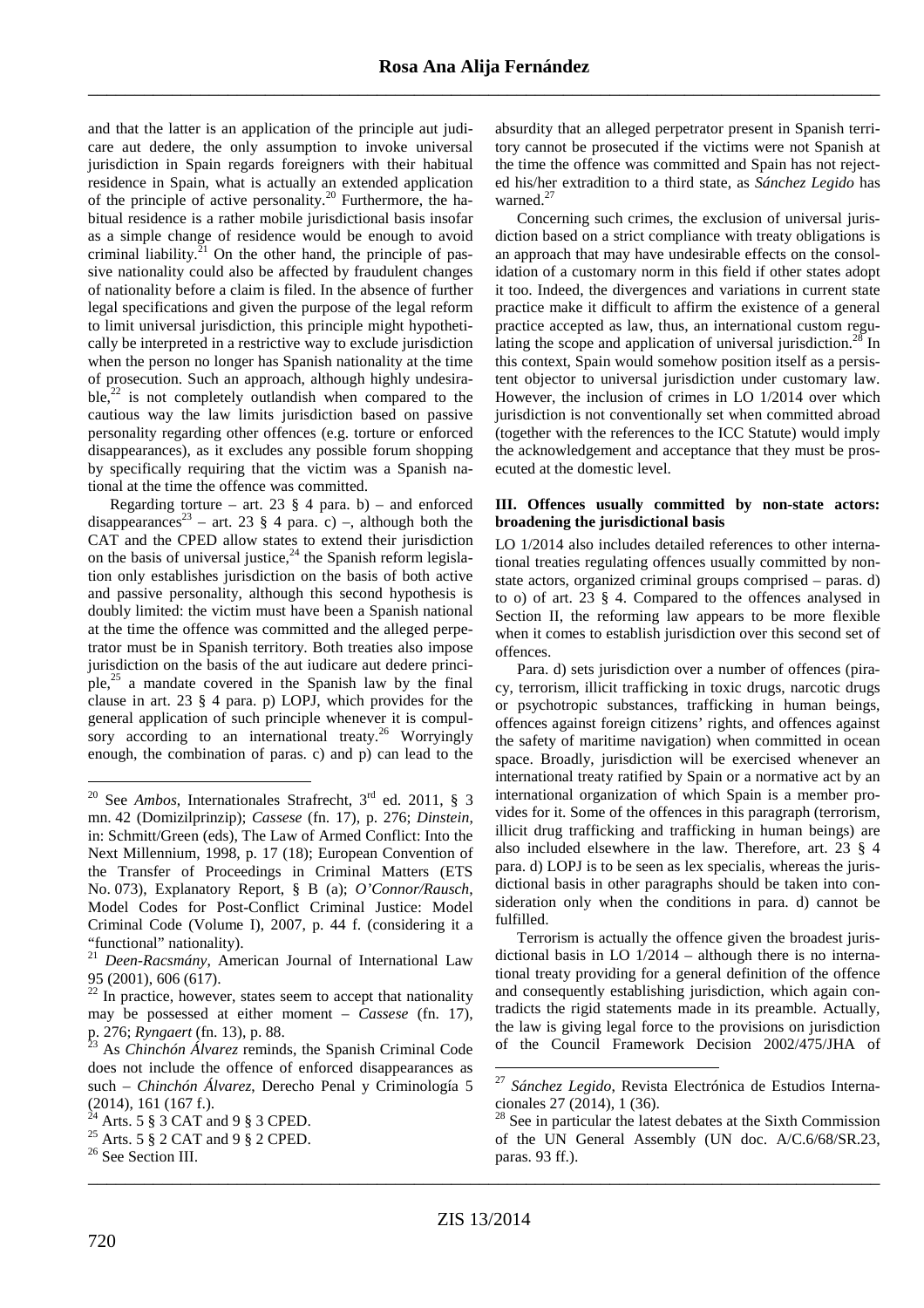13.6.2002 on combating terrorism<sup>29</sup> – thus secondary EU legislation. On its basis, the law establishes up to eight jurisdictional grounds. Three of them are different versions of the active personality principle (prosecutions directed against a Spanish national, prosecutions directed against a foreigner with his/her habitual residence in Spain and commission of the offence for the benefit of a legal person established in Spain)<sup>30</sup>. All three are compulsory according to the Framework Decision, and so is passive personality, although LO 1/2014 requires that the victim had Spanish nationality at the time the offence was committed. Territoriality and the flag principle are also mandatory jurisdictional grounds in the Framework Decision. Concerning the latter, though, LO 1/2014 sets jurisdiction when the offence is committed against a vessel flying the Spanish flag or an aircraft registered in Spain. If this provision is intended as an expression of the flag principle (already covered by art. 23 § 1), then it is completely unnecessary. Otherwise, if the legislator is thinking of the vessel or aircraft as the actual target, that would mean the establishment of an additional ground for jurisdiction not included in the Framework Decision – although its art. 9 § 5 does not exclude the exercise of jurisdiction in criminal matters as laid down by a Member State in accordance with its national legislation.

The protective principle underlies the establishment of jurisdiction over terrorist attacks committed against Spanish official facilities, including its embassies and consulates.<sup>3</sup> Regarding the latter, although these offences are subject to prosecution in the state where they were committed, any act that needs to be done by the receiving state at the diplomatic and/or consular premises will require the consent of the head of the diplomatic mission/consular post, due to their inviolability.<sup>32</sup> Halfway between the protective principle and the effects principle,  $33$  jurisdiction is also set over terrorist attacks committed in order to influence or condition in an illicit manner any Spanish authority's actions. Again, this jurisdictional ground is not included in the Framework Decision.

Finally, only over-zealousness can explain the odd provision that sets jurisdiction over terrorist attacks against an EU institution or body based in Spain. These are basically limited to two: the European Agency for Safety and Health at Work and the Office for Harmonization in the Internal Market (Trade Marks and Designs). While the rationale of this (compulsory) jurisdictional ground<sup>34</sup> would be merely to facilitate

 $\overline{a}$ 

and guarantee the prosecution of offences committed against facilities of the EU that enjoy diplomatic privileges according to headquarters agreements,  $35$  its inclusion in art. 23  $\frac{1}{3}$  4 LOPJ implies that Spain assumes jurisdiction over attacks against these bodies committed abroad. "But where?", one may well ask. The European Agency for Safety and Health at Work, for instance, operates with focal points in each Member State as well as in European Free Trade Association States and candidate and potential candidate countries.<sup>36</sup> Is Spain assuming jurisdiction over attacks committed against them? Another thorny question concerns the representations of the European Commission: can they be labelled as EU institutions or bodies too?<sup>37</sup> If so, will an attack against a European Commission delegation anywhere else in the world fall under Spanish jurisdiction? Given the general limiting spirit of the law, this would seem to confer too broad a jurisdiction to Spanish criminal courts. On the other hand, considering the law's generous approach to jurisdiction over terrorist attacks, such an interpretation cannot be excluded.

Three international conventions on terrorist acts are also mentioned in LO 1/2014: the 1970 The Hague Convention for the Suppression of Unlawful Seizure of Aircraft; the 1971 Montreal Convention for the Suppression of Unlawful Acts against the Safety of Civil Aviation, and the 1980 Convention on the Physical Protection of Nuclear Material. Concerning the first convention, art. 23 § 4 para. f) LOPJ sets jurisdiction when the offence has been committed either by a Spanish citizen or against an aircraft flying the Spanish flag. None of them are compulsory jurisdictional grounds according to art. 4 § 1 of the Convention, which, on the other hand, does not exclude any criminal jurisdiction exercised in accordance with national law (art. 4  $\S$  3). Para. g) states in exceptionally broad terms that jurisdiction will be exercised in the cases authorized by the 1971 Montreal Convention.<sup>38</sup> Finally, regarding the Convention on the Physical Protection of Nuclear

http://www.realinstitutoelcano.org/especiales/europa/10.asp;  $3.7.2014$ ]).

\_\_\_\_\_\_\_\_\_\_\_\_\_\_\_\_\_\_\_\_\_\_\_\_\_\_\_\_\_\_\_\_\_\_\_\_\_\_\_\_\_\_\_\_\_\_\_\_\_\_\_\_\_\_\_\_\_\_\_\_\_\_\_\_\_\_\_\_\_\_\_\_\_\_\_\_\_\_\_\_\_\_\_\_\_

<sup>&</sup>lt;sup>29</sup> Official Journal of the EU L 164/3, 22.6.2002, 3 ff.

 $30$  On the Sitzprinzip as an extension of active personality, see *Ambos* (fn. 20), § 3 mn. 43.

 $31$  On this particular, art. 9  $\S$  1 para. e) of the Framework Decision simply mandates to establish jurisdiction over the institutions of the Member State in question.

<sup>&</sup>lt;sup>32</sup> Arts. 22 of the 1961 Vienna Convention on Diplomatic Relations and 31 of the 1963 Vienna Convention on Consular Relations, respectively.

<sup>33</sup> The effects principle – Auswirkungsgrundsatz, see *Ambos* (fn. 20),  $\S$  3 mn. 6 – has also been seen as a corollary of the principle of territoriality – *Cassese* (fn. 17), p. 274.

 $34$  Art. 9 § 1 para. e) of the Framework Decision.

 $35$  See for instance art. 2 § 2 common to both headquarter agreements between Spain and the EU.

<sup>36</sup> Focal points have been established in the Former Yugoslav Republic of Macedonia, Turkey, Albania, Bosnia and Herzegovina, Kosovo under United Nations Security Council Resolution 1244/99, Montenegro and Serbia.

 $37$  They would be an expression of the EU right to active legation (*Sobrino Heredia*, La reforma del Servicio Exterior de la Unión Europea, 2003, § 3 [available at:

<sup>&</sup>lt;sup>38</sup> Namely, "(a) when the offence is committed in the territory of the State; (b) when the offence is committed against or on board an aircraft registered in the State; (c) when the aircraft on board which the offence is committed lands in its territory with the alleged offender still on board; (d) when the offence is committed against or on board an aircraft leased without crew to a lessee who has his principal place of business or, if the lessee has no such place of business, his permanent residence, in the State", according to art. 5 § 1, as well as in application of the aut judicare aut dedere principle, in conformity with art. 5 § 2.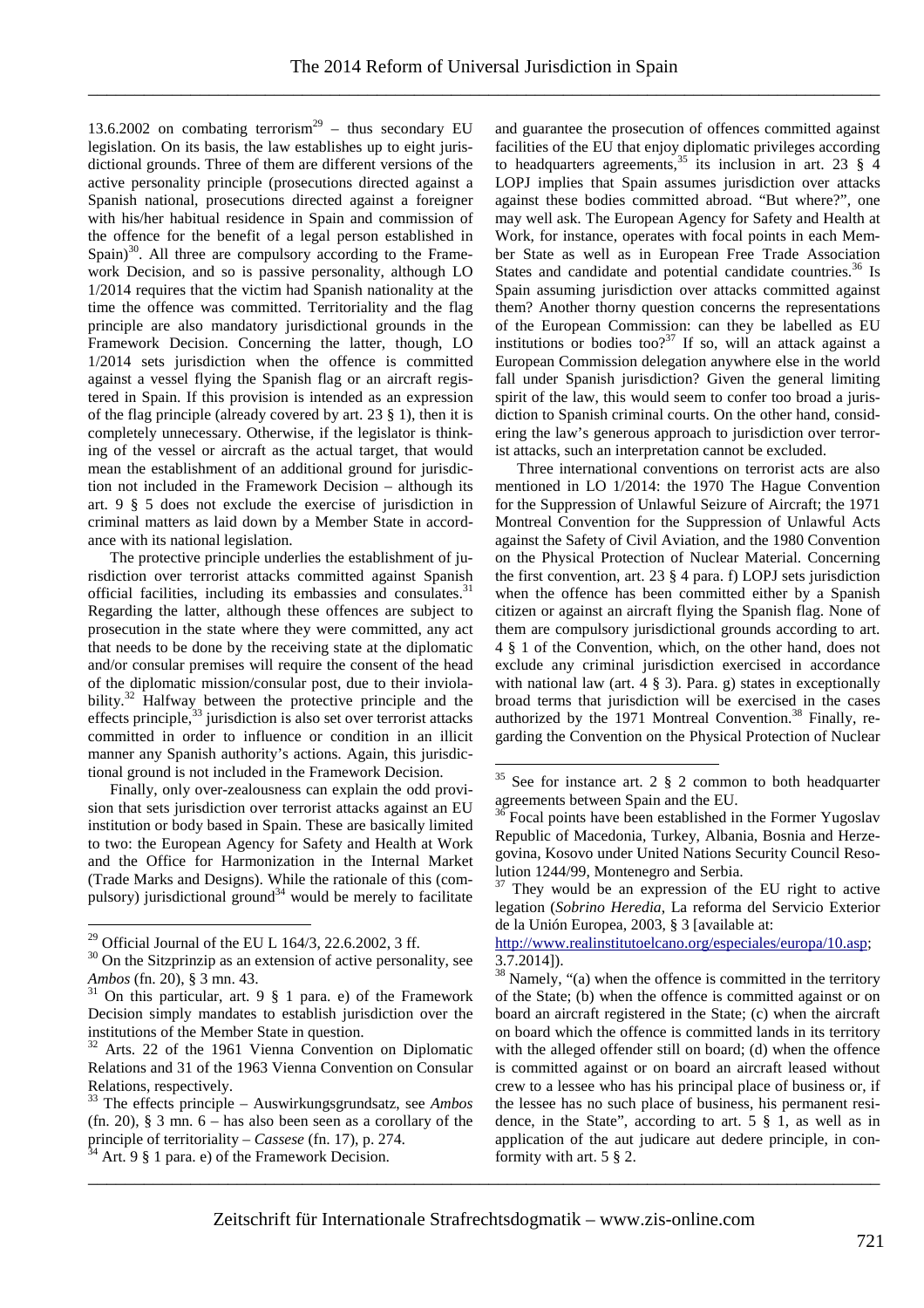Material, para. h) just includes the active nationality principle, thus complementing the territoriality principle in art. 23 § 1 in order to comply with art. 8 § 1 of the Convention.

As with terrorism, the law establishes two different jurisdictional grounds over illicit drug trafficking (toxic drugs, narcotic drugs or psychotropic substances). Besides specific jurisdiction when the offence is committed in ocean space (discussed above), art. 23 § 4 para. i) additionally sets jurisdiction in two situations: one is active personality, the other one concerns the carrying out of acts of execution of these offences or of constitution of a criminal group or organization with a view to their commission within Spanish territory. None of them are mandatory jurisdictional grounds in view of art. 5 § 1 para. a) of the United Nations (UN) Convention against Illicit Traffic in Narcotic Drugs and Psychotropic Substances (1988).<sup>39</sup> Despite the duplication of jurisdictional grounds, the decisions adopted so far by the tribunals regarding drug trafficking show that the regulation is technically deficient and has remarkable black spots where jurisdiction can be excluded, as commented in Section IV below.

The third offence with a twofold jurisdictional ground (whether committed in ocean space or elsewhere) is trafficking in human beings, in art. 23 § 4 para. m), which shows little deviation from the Council of Europe Convention on Action against Trafficking in Human Beings.<sup>40</sup> Still, once again jurisdiction is somehow extended when established over offences committed by foreigners having their habitual residence in Spain (and not only by stateless persons, as the Convention states) as well as over offences committed by a legal person, company, organization, group or any other sort of entity or association legally established in Spain (a ground not provided for by the Convention).<sup>41</sup> The third hypothesis in the law – the victim was a Spanish citizen or had his/her habitual residence in Spain by the time the offence was committed – does not strictly follow the letter of the treaty either, as far as LO 1/2014 requires the presence of the offender in Spain (the Convention does not), but instead does not subject jurisdiction to any of the conditions in the conventional text, $42$  namely, double incrimination regarding the place of commission or commission outside the territorial jurisdiction of any state. The latter condition would partially be covered, though, by para. d) as far as offences committed in ocean space are concerned.

The inclusion of trafficking in human beings can be seen as an improvement compared to the silence in the previous version of the law. Instead, it is somehow (negatively) surprising that smuggling of migrants has disappeared from art. 23 § 4 LOPJ, except when the offence is committed in ocean

space. However, given that Spain is Party to the UN Protocol against the Smuggling of Migrants by Land, Sea and Air, supplementary to the UN Convention on Transnational Organized Crime, $43$  jurisdiction over this offence could nevertheless be retained in application of para. i) of the law. Organized criminality is comprehensively addressed there, setting jurisdiction over the offences of constitution, financing or integration in a criminal group or organization, or the offences committed within it. As an expression of the effects principle, a condition must nonetheless be fulfilled, i.e., that such group or organization acts with a view to the commission in Spain of an offence punished with a maximum deprivation of liberty of at least three years or more. This provision is linked to art. 5 of the UN Convention on Transnational Organized Crime (2000), where States Parties are mandated to make all the necessary legal arrangements to define as a criminal offence the constitution of and other forms of participation in an organized criminal group. However, jurisdiction is established in LO 1/2014 in broader terms than provided by art. 15 § 2 para. c) subpara. i) of the Convention, where, besides compulsory jurisdiction based on territoriality – art. 15 § 1 of the Convention –, a State Party is further allowed to establish its jurisdiction when the offence is committed "outside its territory with a view to the commission of a *serious crime* within its territory" (emphasis added by *author*). Art. 2 para. b) of the Convention defines a serious crime as "conduct constituting an offence punishable with a maximum deprivation of liberty of at least four years or a more serious penalty", whereas the Spanish law extends jurisdiction to offences punishable with deprivation of liberty of three years or more, thus a penalty below the conventional threshold. This extension can be problematic and breach art. 4 of the Convention (an express limit in art. 15 § 2 to the establishment of facultative jurisdiction), which states in its para. 2 that nothing in the Convention "entitles a State Party to undertake in the territory of another State the exercise of jurisdiction and performance of functions that are reserved exclusively for the authorities of that other State by its domestic law". Therefore, despite the good intentions declared in its Preamble, LO 1/2014 not only does not adjust to treaty provisions concerning organized criminality but might be actually allowing a potential intervention in other states' domestic issues expressly forbidden by an international convention.

Jurisdiction is also slightly broadened regarding offences against children's sexual freedom and indemnity – art. 23 § 4 para. k) LOPJ –, compared to the provisions of Directive 2011/92/EU of the European Parliament and of the Council of 13.12.2011 on combating the sexual abuse and sexual exploitation of children and child pornography<sup>44</sup> (which, once again, is not an international treaty). Thus, it will reach not only prosecutions where the alleged offender is a Spanish citizen – a compulsory ground of jurisdiction according to art. 17  $\S$  1 para. b) of the Directive –, but also those against foreigners with habitual residence in Spain, those against legal persons, companies, organizations, groups or any other

\_\_\_\_\_\_\_\_\_\_\_\_\_\_\_\_\_\_\_\_\_\_\_\_\_\_\_\_\_\_\_\_\_\_\_\_\_\_\_\_\_\_\_\_\_\_\_\_\_\_\_\_\_\_\_\_\_\_\_\_\_\_\_\_\_\_\_\_\_\_\_\_\_\_\_\_\_\_\_\_\_\_\_\_\_

 $39$  Only jurisdiction based on territoriality is compulsory. The grounds in LO 1/2014 are facultative according to art. 5 § 1 para. b) subparas. i) and iii).

 $40$  CETS No. 197, signed at Warsaw the 16.5.2005, in force since 1.2.2008.

<sup>&</sup>lt;sup>41</sup> Although the Convention does not exclude any criminal jurisdiction exercised by a Party in accordance with internal law (art. 31 § 5).

<sup>42</sup> Art. 31 § 1 para. d).

 $\overline{a}$ <sup>43</sup> UN General Assembly resolution 55/25 of 15.11.2000.

<sup>44</sup> Official Journal of the EU L335, 17.2.2011, 1-14.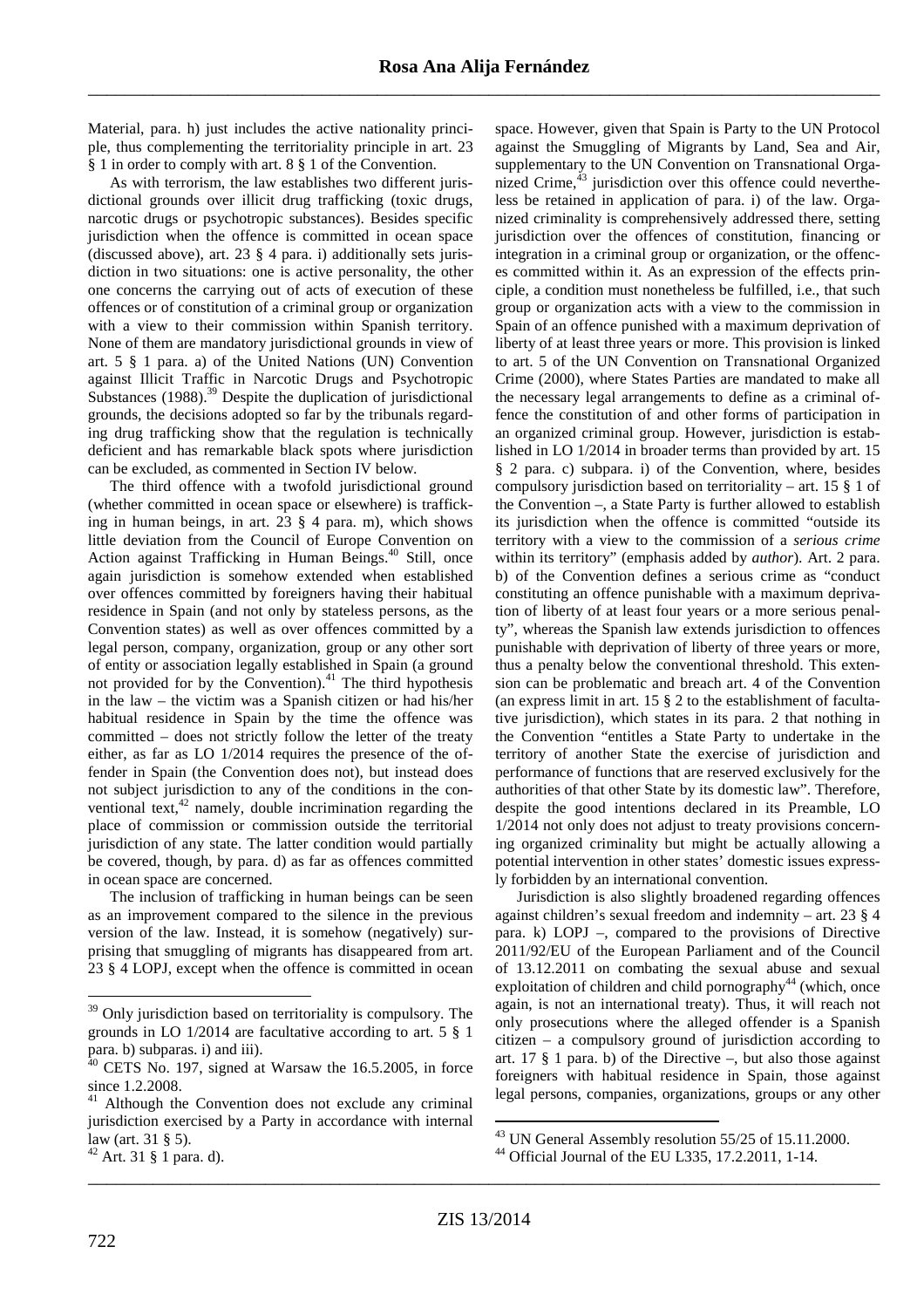sort of entities or associations established in Spain, and those where the victim is a Spanish citizen (on condition that the alleged perpetrator is in Spanish territory); all three being facultative jurisdictional grounds (art. 17 § 2 of the Directive). Another change that deserves criticism is that the law no longer sets jurisdiction over these offences when committed against disabled persons, as it did in its previous version. Given that it is not imposed by an international treaty (or EU law), the legislator feels at ease with leaving a vulnerable group unprotected.

A similar flexibility can be observed regarding the offences included in the Council of Europe Convention on preventing and combating violence against women and domestic violence<sup>45</sup> – art. 23 § 4 para. l) LOPJ –. Three jurisdictional grounds are established, two of them compulsory according to art. 44 § 1 of the Convention (the offence has been committed by a Spanish national, or by a foreigner who has her/his habitual residence in Spanish territory). The third one would partially extend jurisdiction<sup>46</sup> when the offence has been committed against a victim having Spanish citizenship or habitual residence in Spain, under two limiting conditions, though: these requirements must be fulfilled by the time the offence is committed and the alleged offender must be in Spanish territory.

Art. 21 of the UN Convention against Corruption.<sup>47</sup> together with the OECD Convention on Combating Bribery of Foreign Public Officials in International Business Transactions (1997), are at the basis of para. n) on corruption<sup>4</sup> among private individuals or in international business transactions. But again LO 1/2014 is not strictly attached to the letter of the international treaties on the subject. Jurisdiction is established when the offender is a Spanish citizen, a foreigner having habitual residence in Spain, the executive director, administrator, worker or contributor of a trading company, or of a society, association, foundation or organization legally established in Spain, or a legal person, company, organization, group or any other entity or association legally established in Spain. Regarding corruption among private

 $\overline{a}$ 

individuals, the UN Convention only directs to establish jurisdiction on the basis of territoriality.<sup>49</sup> The four grounds in the Spanish law are then facultative extensions of jurisdiction, either partially allowed by art. 42 § 2 of the Convention<sup>50</sup> or at least possible to subsume in its art. 42  $\S$  6, which does not exclude the exercise of any criminal jurisdiction established by a State Party in accordance with its domestic law. Concerning the OECD Convention, jurisdiction is only compulsory when it comes to territoriality and active personality.<sup>51</sup> However, art. 4  $\S$  4 of the Convention opens the door to other jurisdictional grounds if the current ones are not effective in the fight against the bribery of foreign public officials.

The last international treaty expressly mentioned in LO 1/2014 is the Council of Europe Convention on the counterfeiting of medical products and similar crimes involving threats to public health<sup>52</sup> – art. 23  $\S$  4 para. o) LOPJ –, although no international obligations stem from it as it is not yet in force. Such cautious anticipation by the legislator is in some way striking, particularly because it goes beyond the goal stated in the preamble to adjust jurisdiction to Spain's international conventional commitments. Five grounds are established, strictly following the Convention<sup>53</sup> when it comes to active and passive<sup>54</sup> personality (both extended to habitual residents in Spain). The only variation would be the establishment of jurisdiction over proceedings against a legal person, company, organization, group or any other sort of entity or association legally established in Spain, covered by the Convention inasmuch as it can be considered a further extension of the active personality principle, or at least a ground in accordance with its art. 10  $\S$  6 – allowing for any other criminal jurisdiction exercised by a Party in accordance with its domestic law.

Finally, art. 23 § 4 para. p) operates as a twofold residual clause. On one hand, it sets jurisdiction of Spanish criminal courts over any other offence whose prosecution is compulsory pursuant to an international treaty in force for Spain or by a normative act stemming from an international organization of which Spain is a member, in the cases and terms therein determined. On the other hand, it incorporates the

 $\overline{a}$ 

\_\_\_\_\_\_\_\_\_\_\_\_\_\_\_\_\_\_\_\_\_\_\_\_\_\_\_\_\_\_\_\_\_\_\_\_\_\_\_\_\_\_\_\_\_\_\_\_\_\_\_\_\_\_\_\_\_\_\_\_\_\_\_\_\_\_\_\_\_\_\_\_\_\_\_\_\_\_\_\_\_\_\_\_\_

<sup>45</sup> CETS No. 210, opened for signature the 11.5.2011 at Istanbul, in force since 1.8.2014. Offences included are psychological and physical violence (arts. 33 and 35); stalking (art. 34); sexual violence, including rape (art. 36); forced marriage (art. 37); female genital mutilation (art. 38); forced abortion and forced sterilisation (art. 39), and sexual harassment (art. 40).

<sup>46</sup> Partial insofar as, according to art. 44 § 2, "Parties *shall endeavour* to take the necessary legislative or other measures to establish jurisdiction over any offence established in accordance with this Convention where the offence is committed against one of their nationals or a person who has her or his habitual residence in their territory" (emphasis added by *author*).

<sup>&</sup>lt;sup>47</sup> UN General Assembly resolution 58/4 of 31.10.2003.

<sup>48</sup> As the law expressly speaks of "corrupción", here the literal translation "corruption" will be preferred, as bribery could also be translated in Spanish as a different concept ("soborno").

 $49$  Art. 42  $\S$  1.

<sup>50</sup> A State Party may also establish its jurisdiction over the offences in the Convention when: (a) the offence is committed against a national of that State Party; or (b) the offence is committed by a national of that State Party or a stateless person who has his or her habitual residence in its territory; or (c) the offence is one of those established in accordance with art. 23 para. 1 (b) (ii), of this Convention and is committed outside its territory with a view to the commission of an offence established in accordance with art. 23 para. 1 subparas. a) (i) or (ii) or b) (i), of this Convention within its territory; or (d) the offence is committed against the State Party.

Art. 4 § 1 and § 2.

 $52$  CETS No. 211, adopted in Moscow on 28.10.2011.

<sup>53</sup> Art. 10 § 1 and § 2.

<sup>&</sup>lt;sup>54</sup> Again, the law requires that the victim had Spanish nationality by the time the offence was committed.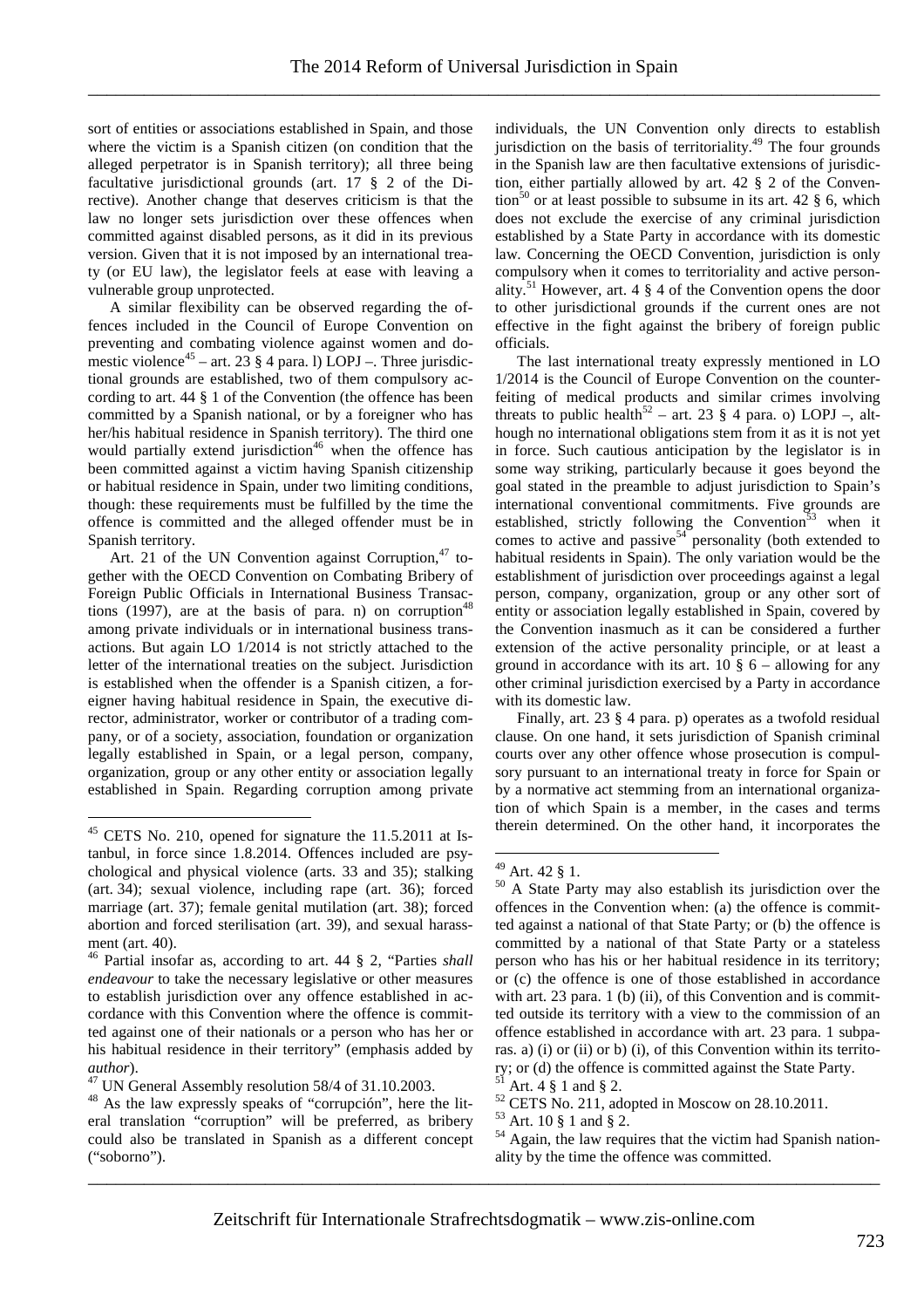principle aut judicare aut dedere as a general jurisdictional ground, as far as an international treaty provides for it.

#### **IV. Further limitations: subsidiarity, restrictions to active legal standing and a controversial transitional provision**

Besides the variety of conditions imposed by LO 1/2014 concerning each specific offence in order for Spanish criminal courts to have extraterritorial jurisdiction, two new paragraphs 5 and 6 are added to art. 23 LOPJ introducing further restrictions intended not only to limit potential claims in the future, but also to get on-going cases dismissed.

To begin with, new art. 23 § 5 again takes up subsidiarity, already introduced by LO 1/2009 but now technically improved<sup>55</sup> by indicating both the relevant states of connection with the offence and the limits to their jurisdiction. Concerning the fora with priority over the offence, the law excludes the prosecution in Spain of the offences in art. 23 § 4 when the case is being investigated or prosecuted:

- (a) by an international court established in accordance with the treaties and conventions signed by Spain, or
- (b) by either the State where the offence was committed or the alleged offender's State of nationality.

This second hypothesis has not an absolute scope, though. For it to operate, the law introduces two alternative conditions. Spain will not retain jurisdiction when the case is being investigated or prosecuted by the State where the offence was committed or the alleged offender's State of nationality inasmuch as the alleged offender is not in Spain. The same will happen if an extradition procedure has been initiated to render the alleged offender to the State where the offence was committed or to the victims' state of nationality, as well as to an international tribunal, unless the extradition is not authorized. As *Sánchez Legido* points out, this is a rather bewildering way of expressing that subsidiarity does not exclude the exercise of jurisdiction when the alleged offender cannot be extradited.<sup>56</sup> Furthermore, it poses some questions on its scope. First, the extradition procedure shall presumably have been initiated in Spain, but the law does not specify so and merely refers to an extradition procedure. This lack of precision could mean that Spain declines jurisdiction as soon as a procedure is opened in a third state. Moreover, it is hard to understand why if, according to the law, the two states having a relevant connection with the offence are the locus commissi delicti and the alleged offender's state of nationality, an extradition to the victims' state of nationality can indeed interfere with the exercise of jurisdiction in Spain.

Limits to this declination of jurisdiction are established following the letter of art. 17 of the ICC Statute. Consequently, there will be no transfer of jurisdiction if the state exercising jurisdiction is unwilling or unable genuinely to carry out the investigation or prosecution. Clearly improving the previ-

ous version of the law, a thorough explanation on how to determine the unwillingness or inability of the state follows, transposing letter by letter art.  $17 \tS 2$  and  $S 3$  of the ICC Statute. However, LO 1/2014 takes away such determination from the judge examining the case, who must refer the question to the Criminal Chamber of the Supreme Court, constituting a restriction of the examining judge's competences that has already been criticised.<sup>57</sup>

On the other hand, the new para. 6 gives active legal standing regarding the offences in art. 23 § 4 LOPJ only to victims and the Prosecutor, excluding the actio popularis – provided for in art. 125 of the Spanish Constitution (CE) – to activate cases involving universal jurisdiction. Although such limitation follows what seems to be the general trend in the international practice,<sup>58</sup> the constitutionality of this provision is debatable. The Constitutional Court has repeatedly considered the actio popularis a fundamental right due to its connection with art. 24 CE on the right to effective judicial protection. It has even stated that when a member of the society defends a common interest he or she is simultaneously holding a personal interest.<sup>59</sup> This is particularly appropriate for core international crimes, whose prosecution and punishment concern the international community as a whole.

When it comes to constitutionality, though, the most controversial part of LO 1/2014 is its sole transitional provision, imposing the dismissal of the cases that do not fulfil the legal requirements imposed by the law by the time of its entry into force. Its potential violation of art. 24 CE, both regarding the right to equality when accessing justice and the right to due process (in connection with art. 117 § 1 CE, proclaiming the independence of the judiciary) has been immediately evidenced not only by the victims, but also by several judges of the Audiencia Nacional (i.e. the Spanish court with jurisdiction under art. 23 4 LOPJ, hereinafter  $AN$ <sup>60</sup> and the General Prosecutor. The transitional provision was meant to have an immediate impact on the on-going cases. Notwithstanding, the judicial decisions already adopted in application of the law have led to outcomes different from the ones arguably sought by the government and the parliament when passing the law.

Concerning the block of offences mentioned in Section II (core crimes and serious human rights violations), few cases have actually been dismissed, the Tibet 1 case being the most recent one<sup> $61$ </sup> (still, the path is opened for the victims to file individual appeals for protection before the Constitutional Court). Earlier, the case against several former SS Totenkopf

\_\_\_\_\_\_\_\_\_\_\_\_\_\_\_\_\_\_\_\_\_\_\_\_\_\_\_\_\_\_\_\_\_\_\_\_\_\_\_\_\_\_\_\_\_\_\_\_\_\_\_\_\_\_\_\_\_\_\_\_\_\_\_\_\_\_\_\_\_\_\_\_\_\_\_\_\_\_\_\_\_\_\_\_\_

 $\overline{a}$ 

<sup>55</sup> See above Section I. See *Chinchón Álvarez*, Derecho Penal y Criminología 5 (2014), 161 (168 f.).

<sup>56</sup> *Sánchez Legido*, Revista Electrónica de Estudios Internacionales 27 (2014), 1 (4).

<sup>57</sup> *Sánchez Legido*, Revista Electrónica de Estudios Internacionales 27 (2014), 1 (4).

<sup>58</sup> *Sánchez Legido*, Revista Electrónica de Estudios Internacionales 27 (2014), 1 (14 ff.); *Alija Fernández*, Tiempo de Paz 112 (2014), 13 (16).

<sup>59</sup> Tribunal Constitucional, Judgment of 11.7.1983 – STC 62/1983, legal ground 2

 $60$  See for instance JCI No. 1, Decision of  $20.5.2014$  – Auto, Diligencias Previas 331/99, legal ground 2

AN (Sala de lo Penal-Pleno), Decision of 2.7.2014 – AAN 38/2014, decision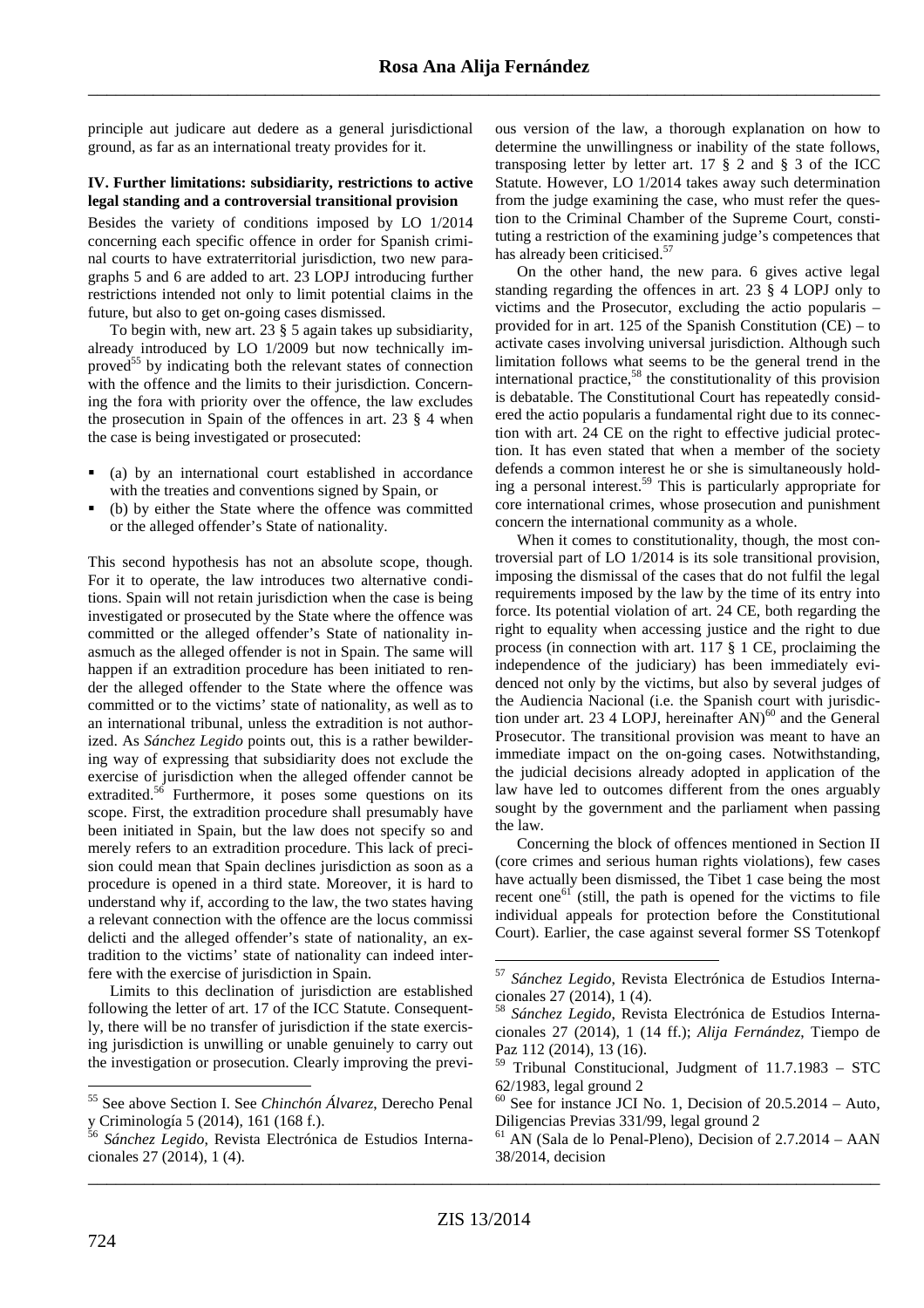for complicity in the commission of genocide and crimes against humanity against Spaniards in concentration camps Mauthausen, Sachsenhausen and Flossenbürg was declared concluded and referred to the Criminal Chamber in the AN in order for it to decide whether the requirements now imposed by art. 23  $\S$  4 para. a) are met.<sup>62</sup> In most of the causes, though, the investigating judges have retained jurisdiction (in whole or in part), under a number of arguments.

In the cases concerning offences committed in El Salva $d$ or<sup>63</sup> and in Guatemala, <sup>64</sup> and the kidnapping, tortures and murder of the Spanish Diplomat Carmelo Soria in Chile<sup>65</sup>, the investigating judges have relied on the fact that some of the alleged events had been provisionally charged as terrorism and there were Spanish victims. Yet, in all three a decision on subsidiarity has still to be taken. Another argument used to retain jurisdiction is the application of the GC. In the Couso<sup>66</sup> and Gaza Freedom Flotilla cases, jurisdiction has been retained on the basis that the offences at stake constitute a grave breach of art. 147 IV GC that shall be prosecuted by any Contracting Party pursuant to art.  $146$ <sup>67</sup> Consequently, the residual clause in art. 23 § 4 para. p) LOPJ shall apply, instead of para. a).<sup>68</sup> As for subsidiarity, in the Couso case the judge affirmed that art. 23 § 5 LOPJ is in breach of art. 146 of the IV GC and therefore must not be applied.<sup>69</sup> Instead, in the Gaza Freedom Flotilla case the concurrence of several jurisdictions – i.e. Israel, Turkey and the ICC (where the Prosecutor is currently conducting a preliminary examination into the events) caused the judge not to dismiss the case yet and refer it to the Supreme Court so it can decide on Spain's jurisdiction. Both the investigating judge and the Spanish

 $\overline{a}$ 

<sup>67</sup> The second paragraph of art. 146 of the IV Geneva Convention states that "[e]ach High Contracting Party shall be under the obligation to search for persons alleged to have committed, or to have ordered to be committed, such grave breaches, and shall bring such persons, regardless of their nationality, before its own courts".

prosecutor have expressed that the referral of the case to the  $\rm{ICC}$  should be preferred.<sup>70</sup> However, doing so once an investigation is already opened before Spanish courts, following what could be a "supervened unwillingness" would alter the spirit of the principle of complementarity governing the jurisdiction of the ICC according to art. 17 of its Statute.<sup>71</sup> Finally, a very specific reason, namely, territoriality has been used in the two cases concerning Western Sahara (one about offences committed by members of the Polisario Front, the other about offences committed by Morocco), under the argument that part of the events took place in a territory that was to be considered Spanish at the time of their commission.<sup>72</sup> In other cases where no decision on jurisdiction has been taken yet (crimes committed in refugee camps in Rwanda/Democratic Republic of Congo and in Camp Ashraf – Iraq –), the investigating judge is considering to refer the cases to the Constitutional Court for a preliminary ruling on the constitutionality of the law. It should be noted too that in June 2014 the Socialist Party already filed a complaint of unconstitutionality on the grounds of non-compliance of LO 1/2014 with art. 24 CE on the right to effective judicial protection, violation of the interdiction of arbitrariness (art. 9 § 3 CE), violation of the principle of exclusivity of the judicial power (art. 117 CE), and violation of the right to exercise the action popularis (art. 125 CE).

Regarding the application of LO 1/2014 over the second set of offences, a number of decisions have been adopted dismissing several cases of illicit drug trafficking by non-Spanish vessels carrying drugs (with no Spaniards in their crew) that had been intercepted in international waters, and ordering the alleged perpetrators to be released. Under the new version of the law, jurisdiction must be established following the terms of art. 23 § 4 para. d), that requires an international treaty ratified by Spain or a normative act by an international organization of which Spain is a member provides for it. Whereas both the investigating judges and the

\_\_\_\_\_\_\_\_\_\_\_\_\_\_\_\_\_\_\_\_\_\_\_\_\_\_\_\_\_\_\_\_\_\_\_\_\_\_\_\_\_\_\_\_\_\_\_\_\_\_\_\_\_\_\_\_\_\_\_\_\_\_\_\_\_\_\_\_\_\_\_\_\_\_\_\_\_\_\_\_\_\_\_\_\_

 $62$  JCI No. 2, Decision of  $14.4.2014$  – Auto, Sumario 56/2009-C, decision.

<sup>63</sup> JCI No. 6, Decision of 31.3.2014 – AAN 73/2014, legal ground 3 and decision.

See for instance JCI No. 1, Decision of 20.5.2014 – Auto, Diligencias Previas 331/99, legal ground 3 and decision.

 $65$  JCI No. 5, Decision of  $23.5.2014 - AAN 106/2014$ , legal ground 2 and decision.

 $\frac{66}{6}$  José Couso was a Spanish cameraman reached by a US missile shot against the Hotel Palestina in Bagdad, one of the headquarters of the international media, in an attempt to prevent the broadcasting of information about US military operations during the occupation of Bagdad in April 2003.

<sup>68</sup> JCI No. 1, Decision of 17.3.2014 – AAN 72/2014, legal ground 2; JCI No. 5, Decision of 17.6.2014 – Auto, Diligencias Previas 197/10, legal ground 2.

<sup>&</sup>lt;sup>69</sup> This reasoning was also put forward in the dissident opinion to the appeal decision confirming the dismissal of the Guantánamo case (AN [Sala de lo Penal-Pleno], Decision of 23.3.2012 – AAN 29/2012, dissident opinion, Section 5 subsection 2).

 $70$  JCI No. 5, Decision of 17.6.2014 – Auto, Diligencias Previas 197/10, legal ground 3 in fine.

<sup>&</sup>lt;sup>71</sup> The same inversion of complementarity can be found at art. 7 of the Organic Law 18/2003 on cooperation with the ICC – see *Pigrau Solé* (fn. 6), p. 119 –, where judges and prosecutors are instructed to refrain from any act when a complaint is filed regarding events happened in other states whose alleged perpetrators are not Spanish nationals and over which the ICC could have jurisdiction – Ley Orgánica 18/2003, de Cooperación con la Corte Penal Internacional, Boletín Oficial del Estado No. 296, 11.12.2003, 44062 (44063). But at least the referral is intended to happen before any proceedings are initiated in Spain and Spanish courts can always be reached once the ICC Prosecutor excludes an investigation (art. 7 § 3). See also Permanent Mission of Spain to the United Nations, doc. 094 FP, 29.4.2013, para. 9 (summary in UN doc. A/68/113).

 $72 \text{ JCI}$  No. 5, Decision of 15.4.2014 – AAN 69/2014, sole legal ground; JCI No. 5, Decision of 15.4.2014 – AAN 68/2014, legal ground 1.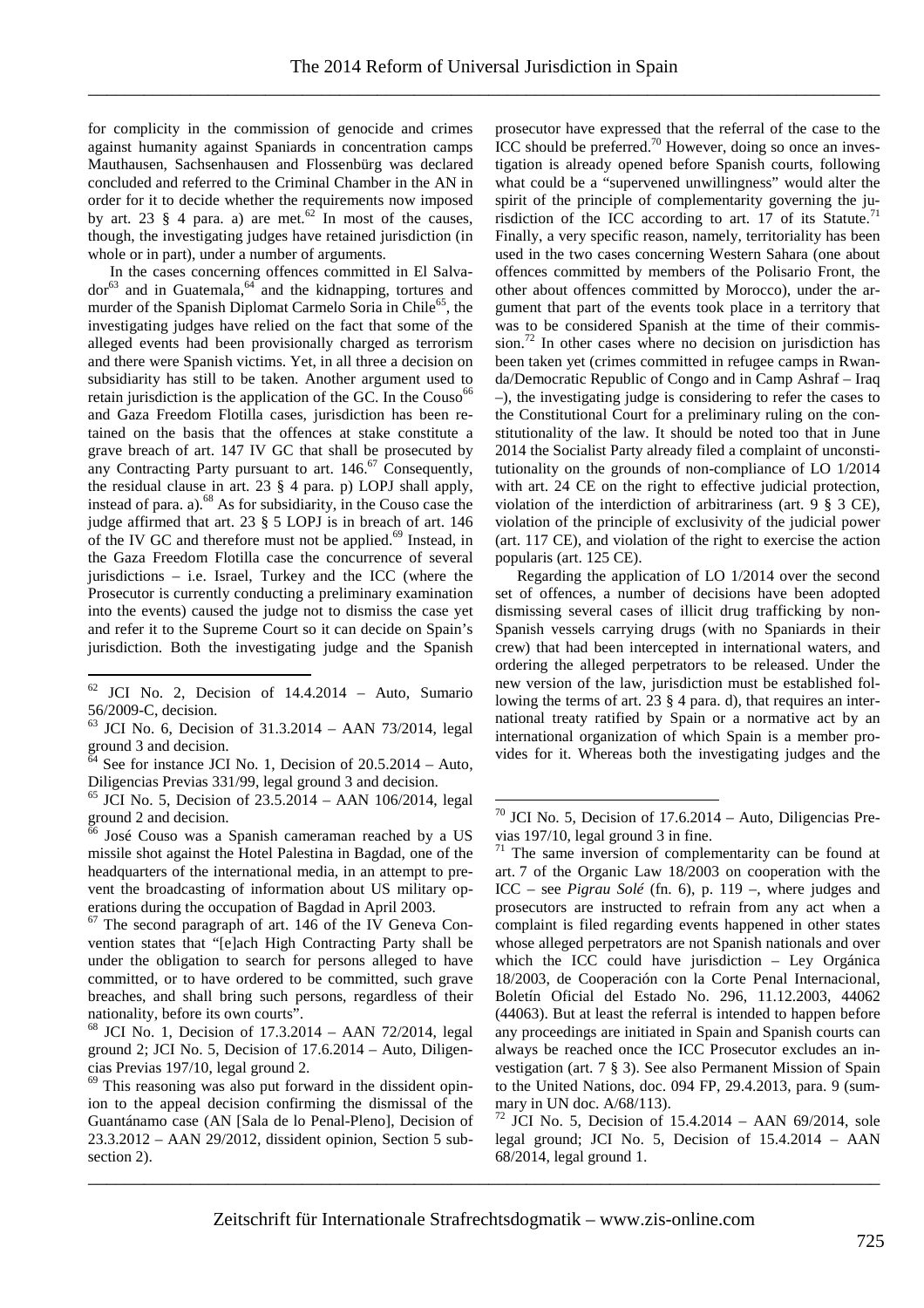Criminal Chamber of the AN, sitting in plenary session,<sup>73</sup> have deemed that no international treaty establishes compulsory jurisdiction over offences committed in the abovementioned circumstances, the Supreme Court has rejected such interpretation. In its opinion, the conventional reference justifying the jurisdiction of Spanish courts is art. 108 § 1 of the UN Convention on the Law of the Sea (UNCLOS), combined with arts. 4 and 17 § 4 of the UN Convention against Illicit Traffic in Narcotic Drugs and Psychotropic Substances.<sup>74</sup> However, this reasoning is far from being convincing. On one hand, the UNCLOS merely mandates all states to "*cooperate* in the suppression of illicit traffic in narcotic drugs and psychotropic substances engaged in by ships on the high seas contrary to international conventions" (emphasis added by *author*), but does not impose them to exercise jurisdiction on such offence, while on the other hand, art. 17 § 4 of the UN Convention against Illicit Traffic in Narcotic Drugs and Psychotropic Substances subjects any measure undertaken by a state over a foreign vessel in ocean space to authorisation by the flag state and that has not been established here.

## **V. Conclusions**

In the last year, there has been a clear trend in international state practice to introduce restrictions to the exercise of universal justice. However, LO 1/2014 has taken limitations to universal jurisdiction to new heights by actually removing it from the Spanish legal system. No longer can Spanish criminal courts have jurisdiction over offences committed outside the Spanish territory irrespective of the perpetrator's or victims' nationality or any other link with Spain. From now on, other jurisdictional bases – such as (extended) active personality, passive personality, state interests, the effects principle, or the aut judicare aut dedere principle – shall instead apply concerning core international crimes and any other internationally defined offences.

Such an approach to jurisdiction over offences committed abroad is worrisome inasmuch as it is a setback in the regulation of universal jurisdiction through general international law. Instead of attempting to adapt the efforts to fight impunity with State sovereignty, Spain refuses to apply universal jurisdiction, thus renouncing participation in the configuration of the content of a customary norm on the issue. What is worst is the argument behind this refusal is to comply with binding legal duties arising from international treaties. The fact that it sounds rather like an alibi evidences the need for an international convention regulating the scope of universal jurisdiction. Moreover, LO 1/2014 is far from being scrupulously consistent: not only does it include offences established by international treaties not yet binding in Spain (counterfeiting of medical products and similar crimes involving threats to public health), but also offences for which

universal jurisdiction is not conventionally provided (genocide), and even offences which are not typified by international treaties whatsoever (terrorism or offences against children's sexual freedom and indemnity, regulated by EU law) or by international treaties aiming to define the crime (that is the case with crimes against humanity or some war crimes only included in the ICC Statute, which provides for a customary but not a general conventional definition insofar as the Statute is a treaty governing the jurisdiction of the ICC). Concerning the latter, though, the fact that customary typified offences are also included in the law indicates the state conviction that such crimes must fall under its jurisdiction when committed abroad, even if the provided jurisdictional bases virtually exclude universal jurisdiction over them.

Such exclusion has little to do with technical reasons and legal considerations when it comes to offences that are generally State-sponsored. The strict limitations introduced by LO 1/2014 greatly narrow the options for victims to seek justice in Spain, to the extent that even the existence of Spanish victims is no longer a basis to set jurisdiction on core international crimes. The resulting regulation, clearly tailored to the particular features of the Tibet 1 case – that raised strong protests from China –, confirms that diplomatic and political interests have driven the legal reform. On the contrary, the law does not always restrict itself to compulsory grounds of jurisdiction according to international law regarding offences usually committed by non-state actors. Not only can some flexibility to introduce facultative jurisdictional basis be observed: three offences (terrorism, illicit drug trafficking and trafficking in human beings) fall under Spanish jurisdiction on at least two different jurisdictional grounds (three if the offence of organized criminality is also taken into consideration). What seems to be an attempt to provide the Spanish courts with a broad jurisdiction on such offences results though in a tangled and faulty jurisdictional scheme that actually fails to guarantee such jurisdiction, as several decisions on illicit drug trafficking rendered by the AN have already shown.

Moreover, other restrictions operate, in line with the dominant trends in states practice. One is subsidiarity: in case of concurrent jurisdictions the Spanish jurisdiction will always be subsidiary to the one exercised by an international tribunal or either at the locus delicti commissi or by the tribunals of the offender's State of nationality. However, the law articulates subsidiarity in a way that alters the relationship with the ICC by shifting complementarity to primacy. A further restriction affects active legal standing, which is now only granted to the Public Prosecutor and the victims, thus excluding the option of an actio popularis concerning these offences. The third restriction, though, goes beyond reasonableness and imposes the dismissal of any on-going case not fulfilling the requirements of the new version of the law. This way, the legal reform intends to wipe away not only any troublesome future claim based on universal jurisdiction, but also past claims that are currently being investigated at the Spanish AN. However, the rough interference in judicial independence that LO 1/2014 entails has been answered by AN investigating judges with decisions leading to results contrary to

\_\_\_\_\_\_\_\_\_\_\_\_\_\_\_\_\_\_\_\_\_\_\_\_\_\_\_\_\_\_\_\_\_\_\_\_\_\_\_\_\_\_\_\_\_\_\_\_\_\_\_\_\_\_\_\_\_\_\_\_\_\_\_\_\_\_\_\_\_\_\_\_\_\_\_\_\_\_\_\_\_\_\_\_\_

 $73$  See AN (Sala de lo Penal-Pleno), Decision of 6.5.2014 – AAN 21/2014; Decision of 13.5.2014 – AAN 25/2014; Decision of 14.5.2014 – AAN 26/2014; Decision of 9.6.2014 – AAN 31/2014; Decision of 9.6.2014 – AAN 37/2014.

<sup>74</sup> Tribunal Supremo (Sala de lo Penal), Judgment of 24.7. 2014 – STS 592/2014, legal ground 5.